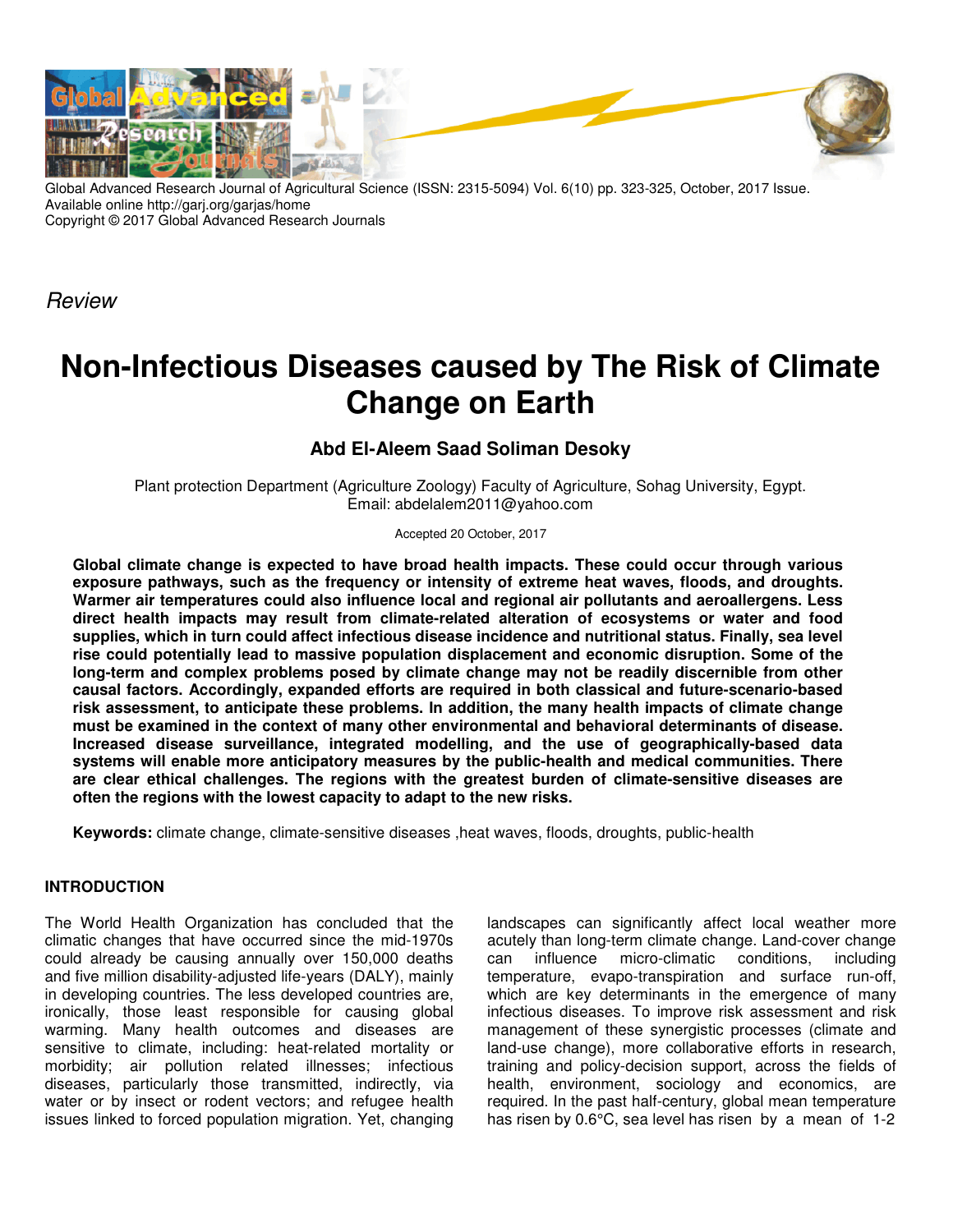cm/decade, and ocean heat content has also measurably increased. The rate of change in climate is faster now than in any period in the last 1,000 years. Between 1990 and 2100, according to the United Nations Intergovernmental Panel on Climate Change (IPPC), mean global temperatures will increase by 1.4-5.8°C and sea level will rise by 9-88 cm, with mid-range estimates of 3°C and 45 cm, respectively (Houghton et al., 2001). However, additional greenhouse-gas releases from warmer oceans (C02) and warmer soils (C02 and methane) will increase the estimated warming from human-induced emission another 2°C by the end of the century (Torn and Harte, 2006). Extremes of the hydrological cycle (e.g., floods and droughts) are expected to accompany the global warming.

#### **Non-Infectious Diseases**

#### **1- Heat Waves**

Extremes in air temperature, both hot and cold, are associated with higher levels of human morbidity and mortality than seen within an intermediate or 'comfortable' range of temperatures. The relationship between temperature and mortality is typically 'J-shaped,' indicating asymmetry, with a steeper slope at higher temperatures (Curriero et al., 2002). In the U.S.A., heat waves are more deadly than hurricanes, floods and tornadoes combined. The extreme heat wave that hit much of Europe in 2003 is estimated to have killed up to 45,000 people in just 2 weeks (Walker, 2004; Kosatsky, 2005). The summer of 2003 was probably Europe's hottest summer in >500 years, with mean temperatures 3.5°C above normal (Beniston, 2004; Luterbacher et al., 2004; Schar et al., 2004). Although the level of temperature-related mortality seems to vary with geographical location, the temperaturemortality relationship found in European and North-American cities appears similar to that in Sao Paulo, a developing Brazilian city with sub-tropical conditions (Gouveia et al, 2003). The results of the relevant studies conducted so far indicate a clear vulnerability to heat in the relatively cool, temperate regions, and tropical regions may show similar sensitivity as location-specific temperatures rise. Built environments markedly modify the intensity of ambient temperatures, in a phenomenon known as the 'urban heat island effect.' Black asphalt and other dark surfaces (on roads, parking lots or roofs) reduce albedo (reflectivity) and consequently increase the heat retention of the surface. In addition, the loss of trees in urban areas diminishes the cooling effect of evapotranspiration. During heat waves, when stagnant atmospheric conditions may persist, air pollution often compounds the effects of the elevated air temperatures (Frumkin, 2002). Urban areas may therefore suffer from both global and localized warming.

#### **2.1-Severe Storms and Rise in Sea Level**

Floods, droughts and extreme storms have claimed millions of lives during the recent past, and have adversely affected the lives of many more people. On average, disasters killed 123,000 people world-wide each year between 1972 and 1996. Africa suffers the highest rate of disaster-related deaths, even though 80 percent of the people affected by natural disasters are in Asia (Loretti and Tegegn, 1996). Disaster-related mental disorders, such as post-traumatic-stress disorder (PTSD), may substantially affect population well-being, depending upon the unexpectedness of the impact, the intensity of the experience, the degree of personal and community disruption, and the long-term exposure to the visual signs of the disaster. Hurricanes only form in regions where sea surface temperatures exceed 26°C, and sea-surface warming by slightly more than 2°C intensifies hurricane wind speeds by 3-7 m/s (or 5 percent-12 percent) (Knutson et al., 1998). Records indicate that sea-surface temperatures have steadily increased over the last 100 years, and more sharply over the last 35 years. The highest mean sea-surface temperatures ever recorded occurred between 1995 and 2004 (Trenberth, 2005). During the first half of this period, there was a doubling in the overall hurricane activity in the North Atlantic and a five-fold increase in such activity in the Caribbean (Goldenberg et al, 2001). The North Atlantic Oscillation (NAO) was in its warm phase at this time, making it difficult to attribute the extra hurricanes to the long-term trends in warming. Sea-surface temperature is, however, correlated with hurricane intensity, and the frequency of highercategory storms has increased in many other parts of the world .

**2.2- Rise in sea level** Warmer oceans also cause sea levels to increase, primarily as the result of the thermal expansion of salt water. Even if the mid-range predictions of climate change are correct and sea levels in the 2080s are, on average, 'only' 40 cm higher than the current values, the coastal regions at risk of storm surges will become much greater and the population at risk will increase from the current 75 million to 200 million (McCarthy et al, 2001). Rising sea levels will result in the salination of coastal freshwater aquifers and the disruption of storm water drainage and sewage disposal. A case study for Bangladesh (Nicholls and Leatherman, 1995) indicates that >15 percent of the total population would be adversely affected by a 1.5-m rise in sea level.

**3- Droughts** That droughts cause famines is well recognized. Malnutrition remains one of the largest health crises world-wide, with approximately 800 million people close to half residing in Africa—currently undernourished (WHO, 2002). Droughts and other climate extremes not only have direct impacts on food crops but can also indirectly influence food supply by altering the ecology of